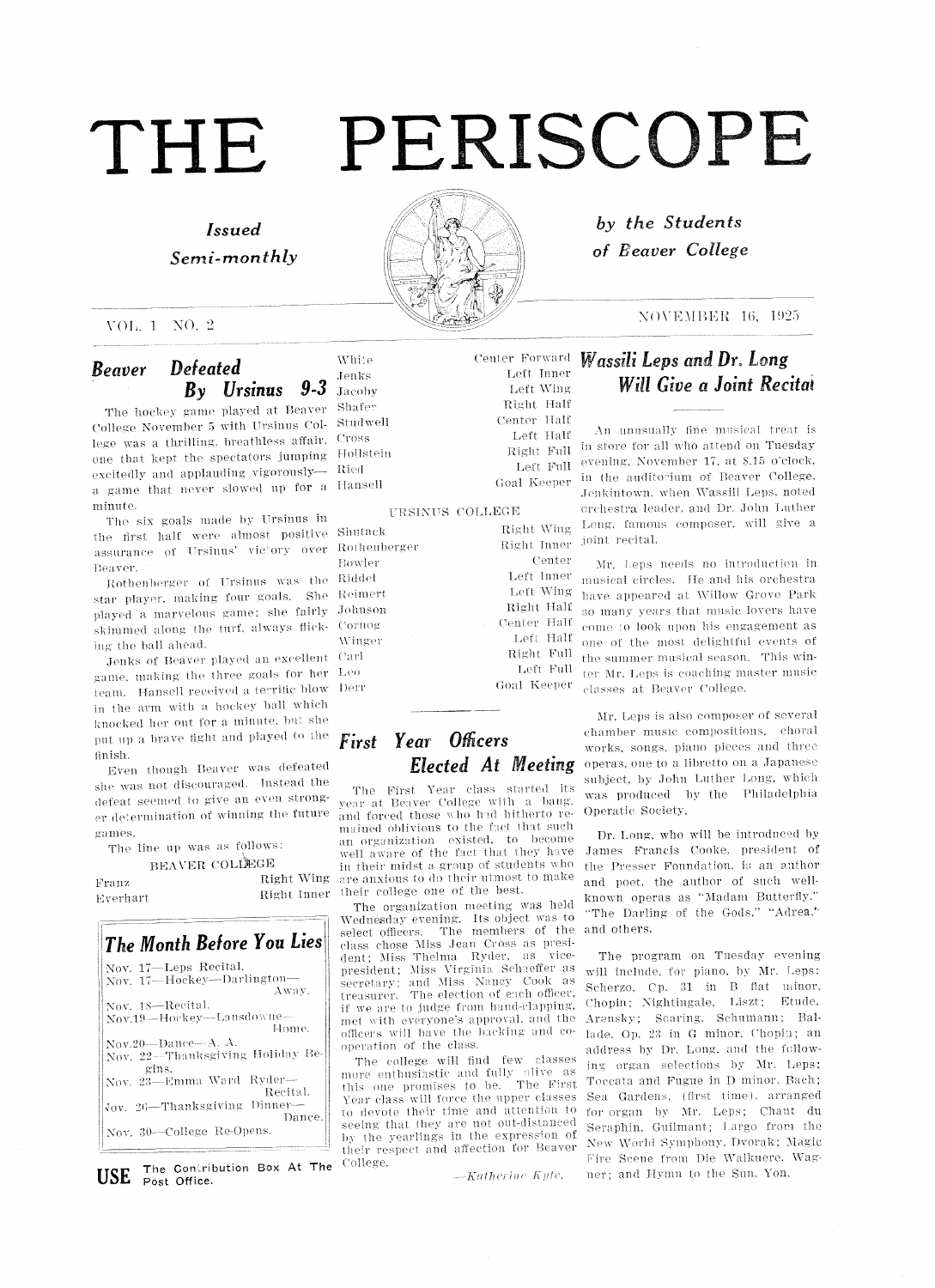## The PERISCOPE

Published Semi-Monthly At BEAVER COLLEGE FOR WOMEN JENKINTOWN, PA.

Editor MABEL BEAVERS Managing Editor MARGARET E. TAYLOR Social Editor DOROTHE SCOTT-RHOADS Sports Editor DORIS DEUPREE Music and Art Editor ALMA E5PEN5HADE Literary Editor MARY WELKER

SUBSCRIPTION PRICE-Two DOLLARS FIVE CENTS THE SINGLE COPY

#### What Is a College?

place where girls may come and seek erudition by means ot assistance of competent instructors: a place where culture and refinment predom inate; a place where the individual has an opportunity to exercise her choice in pLacing the boundary lines of her knowledge; a place for the gathering of individuals who have ideas and are eager to develop them into estab lished facts; a place  $\bar{w}$  here there is an opportunity to promote any organiza tion or activity that is of the highest type; a place where a girl may benefit others by her high character; a place where honor and confidence are expected of each individual. These are the ideals of Beaver College and we are requested to respect them.

#### Choose Your Game Then Play It

College girls, we are told, are very much interested in athletics, but not President of Student Governmen those usually indulged in by girls That is, they are interested as spectators at football, baseball, tennis, polo, and race meets.

However, many not only enjoy watching the game but some girls like the student body, will be from Wed to be in the midst of them. We expect the girls in the Physical Education Saturday morning, November 21 ture, in bloomers that make her feel 21st, will carry the Wednesday after so untidy, given a hockey stick that noon-schedule. Students who wish to nails—and some rough player who last classes on Saturday

fights madly through the line and hits her! Can you not understand how girls of this type dislike athletics

joy sports, who are anxious to learn terian church, gave three very inter new games and to play them well—do esting lectures to the students of Bea they enjoy playing with someone who ver College on November 1. The lec is not interested in where the ball is, ture in the morning was "Man's Up playing just because she is told to? No Games are for those who enjoy them. Those to whom it means "life characteristic of man from savager or death" to hold that line and keep through barbarism to chivalry. He the opponents from scoring

Surely with all the games presented, a human being one game can be liked by every nor mal girl. If not enthused over, at "Ideal Woman.' This was based on least enough enjoyed that she will try her best. It has been found that discontent causes more harm than all the exercise can do good

The Periscope of December 1 will be a literary number and will be devoted to the work of Beaver students Let us have your contributions

## Please Do Not Forget-**Hall**.

that quiet hour is from 7.30 until 9.30 every night except Friday and Saturday; also Sunday afternoon between  $2$  and  $4$  p.m. No victrolas, calling, running or loud talking will be permitted

-that ten proctors are held responsible for the noise in chapel. Please be considerate

-that there is such a word as "honor" even in the code of the modern girl. Please think of this in connection with Sunday church and go when and where you sign.

 $-t$ o sign at the Post Office for a College picture, if you want one.

The student government wishes to t-ke this opportunity to thank Miss Jean Cross and her committee for the Hallowe'en party which they so successsfully put over

#### Elinor Lyne

Board

#### THANKSGIVING HOLIDAY

classes to like athletics, but take on classes will be held to cover the Fri- Crest College at being quarantined the other hand, the small dainty crea-day schedule. Saturday afternoon, the with diphtheria. We hope no one is scratches her hand and breaks her may leave for the week-end after the leased from quarantine for the Christ The Thanksgiving recess, by vote of nesday noon to Monday morning. On

## Dr. Hall Lectures

Also, do those girls who really en- the Board of Education of the Presby-Dr. Winfield Scott Hall, member of ward Struggle." In this very interesting talk Dr. Hall traced the general compared these stages with the life of

> The afternoon talk was on the the influence of woman over man and her responsibilities and duties due to this fact

> "Home and Social Problems" was the subject of the last lecture, which was delivered at seven oclock The problems of Home and Society are due to the evasion of fundamental facts which should be taught to children and not hidden from them, said Dr.

Dr. Hall is held in high esteem by all who had the opportunity to hear him

## Thoughts of a Bachelor Girl

Who is the girl for whom a man would do, and die, and dare?

Who is the girl who holds his heart forever in her snare

To whom he's constant as the stars? The Girl Who Doesn't Care!

Who is the girl that haunts his soul with visionings of bliss?

Who is the girl whose luring face he never can dismiss

Who is the girl he dreams about? The Girl He Couldn't Kiss!

Who is the rare and perfect girl he never can forget

Government Who is the only flawless girl he's ever known or met

> Who is his "Ideal Girl ?" Alas ! The Girl He Didn't Get!

> > $-Anon.$

Beaver expresses sympathy to Cedar seriously ill and know the students will all have a lovely time when remas holidays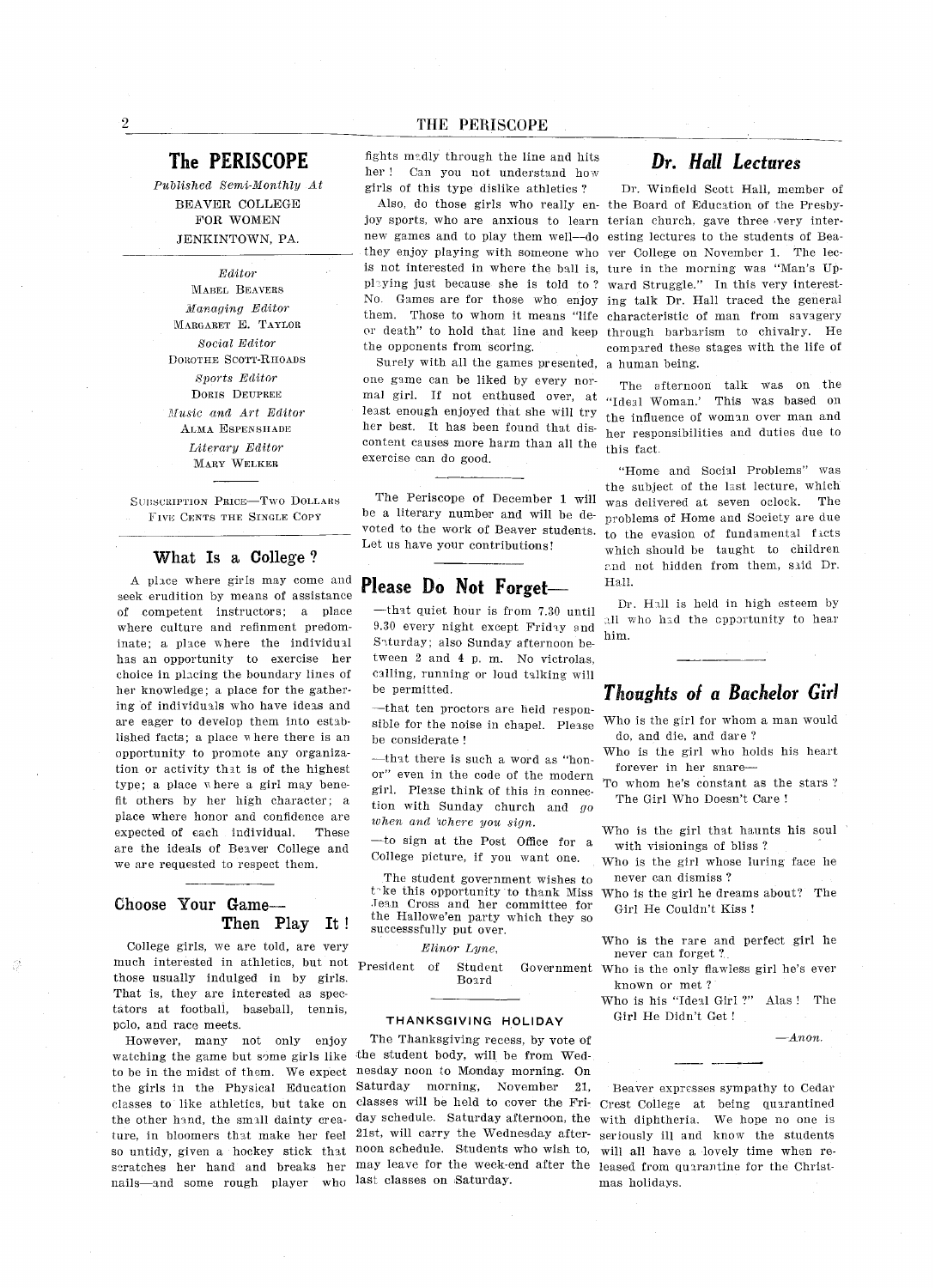## Phi Eds

The Physical Education Department this year has dcne something new and different. It has organized itself into a working group. A meeting was called of all the members of the depart ment and-president, vice president, speretary-treasurer, and chear leader were elected as follows in order nam ed: Dorothy Studwell, Louise Fitzger.1d, Nancy Cooke, and "Pete" Ried.

It is the hope of the department to make it a living, vital part of the college life and thru it awaken the in terest of outsiders in the athletics of the school. A cheer leader has been chosen that she may have a small, well organized group of cheerers to train to lead the student body. Another aim of the department is to have some good times socially in the way of parties and spreads, and in activities of an athletic turn, such as long hikes and camping trips. There is nothing better in the way of outdoor sports than camping, especially when you roll up your bed on your back and hike out onto the open road. There's scmething about being out of doors early in the morning, and about cooking one's own breakfast over the fire that is comparable only with the gathering around the evening's fire after the day is over. We hope to do this at least once during the year

The Physical Education Department is making good on the hockey field this season, as many of our number come out for squad practice and some were considered fair enough to play in the games. It's a good sign when the season starts well and we hope to keep on doing well the whole year

On the Thursday it snowed so un expectedly, regardless of the weather. horseback riding party went out and most thoroughly enjoyed it. The wind and sno  $\sqrt{ }$  whipped the color into the girls' cheeks and they came back humming with the joy and exuberance of good health. The party was led by a group of Physical Eds, and all hope to rapeat the ride soon.

The following verse was written by L. Greenwood in one of our magazines and is especially appropriate this sea son of the year when hockey is the new girls of this year that it seems inbyword for sports

AN A. B. C. OF HOCKEY RULES All forwards remember, you've got to be fast

efore you are tackled, be sure that you pass

entre the ball when you've done all  $New$  Rules Carry you can

D on't keep it too long, 'tis a very bad plan:

Except for the "goalie," don't kick with your feet

F or to kick is to foul, and to foul, indiscreet

Goalie remember to clear to your wings

Halves mark the forwards, or pay for your sins

I nners remember to hit not too hard,  $\frac{A \text{ suL}}{I}$ <br>Just give a short "push stroke"— follows:

you'll find it will serve.

Keep your eye on the ball, and the ball on your stick

earn carefully this rule if you want to be quick:

M ind at a corner to first stop the ball

N ever shoot blindly, first look at the goal

Offs.de is a rule that's e'er being forgot

Perchance you have learnt it-'tis likely as not

Quite often your tactics remember to vary

R ealize your faults, and ever be  $w_{\mu}ry$ ;<br>S ticks above shoulders should never be lifted:

Turn not on the ball,-this is often neglected

U se your hand for arresting the ball in the air

V erily of "back sticks" I say unto you beware

Wings should keep forward and try to get clear

X cept you are marked, what is there to fear

Your stick is your weapon, don't lose it pray

Zeal you must show-wherever you play

 $-D.$  Studwell.

Basket Ball Prospects

Members of last year's basket ball team are all pepped up, awaiting practice which will begin right after the Thanksgiving vacation

Last year was very successful and such good material has come with the evitable that even a better team will and brought down the house soon be in the making.

## With Majority Vote

The proposed new schedule of social brivileges passed the student body with more than sixty per cent vote at a meeting held for that purpose. A pledge to abide by the regulations of Beaver College and the Students Sclf.Government Association accom panied the rules

summary of the social privileges

For high school and first year col lege students-Dates: two a week, on usual evenings, in dormitory only; week-ends: Friday to Monday, two a semester; Friday to Sunday night, two a month.

For Second Year College Students Dates: two a week, of which one may be for walking on Saturday after noon unchaperoned until 5.30, (In Jenkintown and Wyncote only) and also one every two weeks for going to the movies in Jenkintown with a young man in group of not loss than three couples, with one of the students signing the proctor's pledge. Week-ends: Friday to Monday, five a year, not more than three of which shall be in one semester. Friday to Sunday night, three a month.

For Third Year College Students Dates: three a week, of which two may be for walking in Jenkintown and Wyncote on Friday and Saturday afternoons unchaperoned until 5.30 and one of which may be for attending the movies in Jenkintown on Friday or Saturday evening unchaperoned. Week-ends: Friday to Monday, three a semester. Friday to Sunday evening, four a month.

For Fourth Year College Students Dates: Any week-end evening unchaperoned with movie privilege; also walking engagements for Sunday afternoon after 3.00 p.m. Week-ends: Friday to Monday, four a semester, Friday to Sunday night, every week.

Pine: "How old is Mrs. Jones?" Apple: "Qui.e old I imagine. They say she used to teach Ceasar."

Samson had the right idea about advertising. He took two columns

"Now this," said the salesman, as he exhibited the delicate negligee, "is something that you will never wear out."

Jill: I'm afraid I can't marry you. Jack: Oh, just this once!

 $\boldsymbol{3}$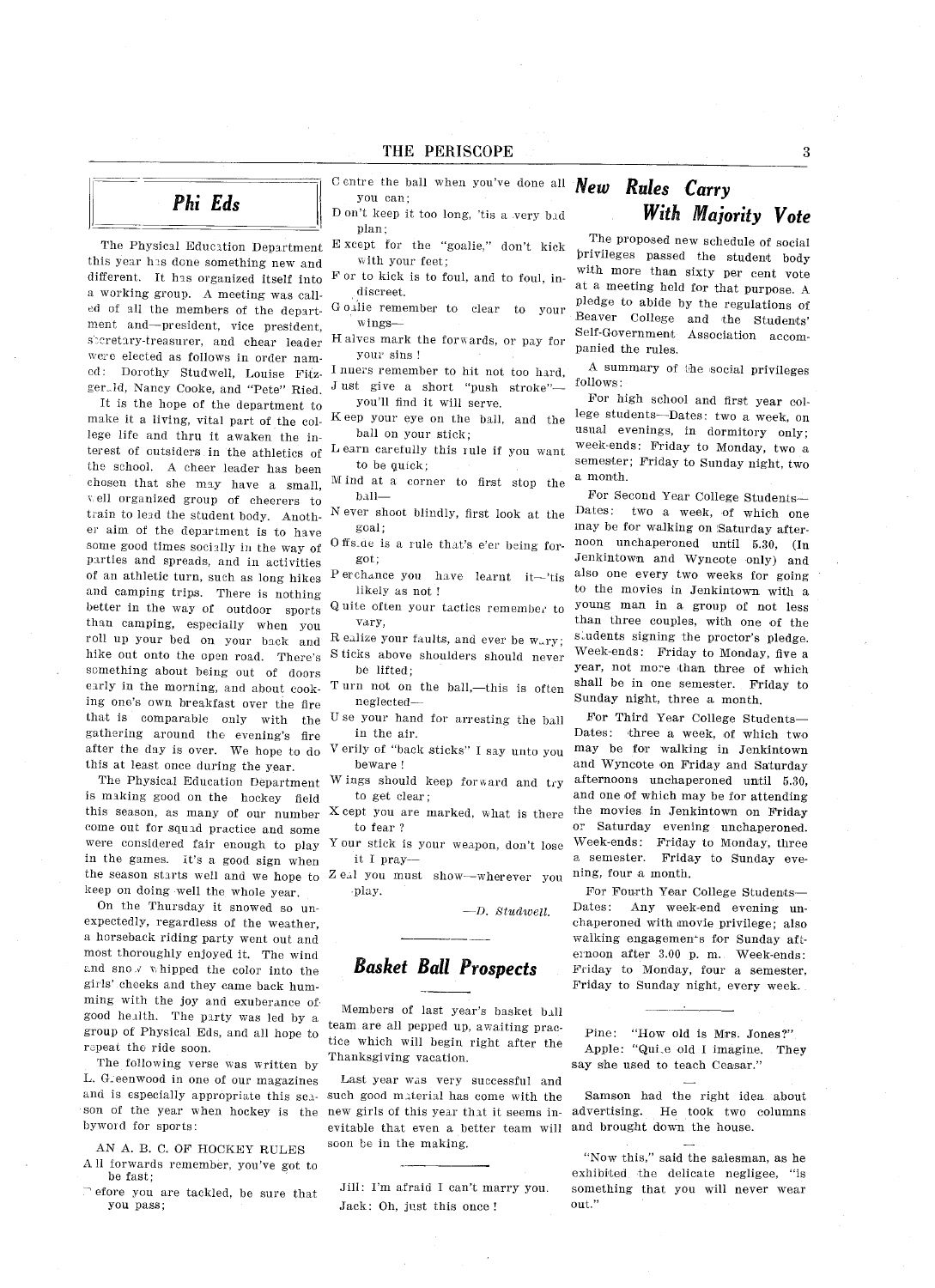

Why should we have fear or pity of lege heretofor dying-isn't it merely growing pains of Immortality

man at hand is worth two far away

It's not so much what you do, it's how you do it

Funny-but it's often the person we know for the shortest length of time that we remember the longest

If you will try auything once you are human-if you'll try anything twice you are either a good sport or a fool.

"It's my turn now," said the man as he darted into the revolving doors  $—Cornell$  Widow.

On entering a railroad station a foreign-looking man asked: "Where can I get my elephant's trunk checked?"

The persons who think they know the most are always the ones who know the least

The man who swears "Love unto Death" isn't such a fool as he seemsfor hell probably be more dead than alive before its over

It's not the man that counts his dollars, but it's the man's dollars that count

it: the world before you-lies, and lies, and lies.

 $-Ima$  Sponge.

## Soccer Practice

Excitement and curiosity have been arcused as to who will be the winners of the Junior and Senior soccer games to be played in the near future

An earnest struggle is raging among the players at practice every day-for will play the Physical Education De partment in the finals

The fact that they are not varsity teams does not hinder their vigorous efforts to win-for after all great satisfaction is derived from beating one's friends in a good game. The dates of the games will be announced later

in Room 123 .- Adv.

Hershey Bars for sale in Room <sup>101</sup>

#### NEW DIPLOMAS DESIGNED

A new diploma form has been designed for Beaver College, one that has not been used by any other col

Diplomas are to be awarded, one from the Junior College for those com pleting the First and Second Year courses; and one from the Senior College for those awarded a degree for the four year courses.

### This Date Was Too Cute

found him lying on the floor in the school lobby. He sniffed weakly and pathetically, poor thing—now mind turn supports certain activities in the you, this wasn't a date night and it was a HE, so maybe the poor little dog was overcome with embarrass ment. However, after having some hot boulion poured down him he pro ceeded to lick my hand and feel better. help children who would otherwis

He was guest for dinner in the infirmary and spent a pleasant night in the library, much to the horror of the janitor! He evidently had a taste for learning, for he Tried his teeth on several of the books

#### STUDYING IN LIBRARY

The famous movie slogan almost has from <sup>10</sup> to <sup>12</sup> This privilege will be Study is now allowed in the Library withdrawn, however, unless order is maintained, waste paper picked up, borrowed chairs returned, and so forth

#### RINGS WILL SOON BE READY

Interpretent at practice every day for the is determined for half-contractions it is the winner of these teams that will be placed on it. This ring will be The New Beaver College rings will soon be on sale. The basic design is College Auditorium Thursday evening that of the college seal. The rings will be furnished without the numerals, but when the class of the student is determined her numerals will the permanent design for Beaver Col- played by cello, violin and piano. Mr. lege students, the numerals to be the cnly distinguishing feature for the dif ferent classes

married" Jim remarked.

All kinds of Schraft's candy for sale "and what would you do?" she asked Katherine looked down and blushed looking very hard at the carpet

 $-\mathrm{Adv}$  replied.

## Charity Work of Home Economics Dept

The Home Economics Department opened the school year with its usual pep and vigor

We of the upper years extend our greetings to the girls who are begin ners in this course, and hope that they will experience as many smiles and good times in conjunction with their ork as we did in our first year

To these new girls a word of explanation in regard to the College Set tlement in Philadelphia: Beaver College maintains a sub-chapter, which in College Settlement House. The money which we raise thru various entertainments, sales, and so forth, plus the individual dues, is used for equipment and material. Thus we are able to remain in ignorance of the fundamentals of home-making. The Home Eonomics student is called npon to give not only financial aid, but also person- $\varepsilon$ l assistance. Our Practice Teaching therefore is doubly useful; it affords method of doing practical work and it helps those who would otherwise be unable to learn how to cook and sew Let's all get together and make this year the biggest and best in the his tory of the Home Economics Depart ment

 $\equiv$ The Home Ecs.

## Faculty Recital Given Thursday

recital was given in the Beaver November <sup>12</sup> by Bertrand Austin cellist, Paul Volkman, tenor, Dagmar Sjostrom, violinist, and Emma Warde Ryder, pianist.

The program was opened by a trio, Austin then played two cello solos. Mr. Volkman, accompanied by Mrs. Ryder, sang three solos. Three numbers, given as trios followed. Mr. Austin gave three cello solos, and the pro-"I wish I had money enough to get gram was completed by the much loved "Lullaby" from Jocelyn, played by the quartet of voice, piano, violin and cello

The concert was one of the best of the season to date and the num bers, especially the trios, were re-"I would spend it traveling", Jim ceived with much applause from the audience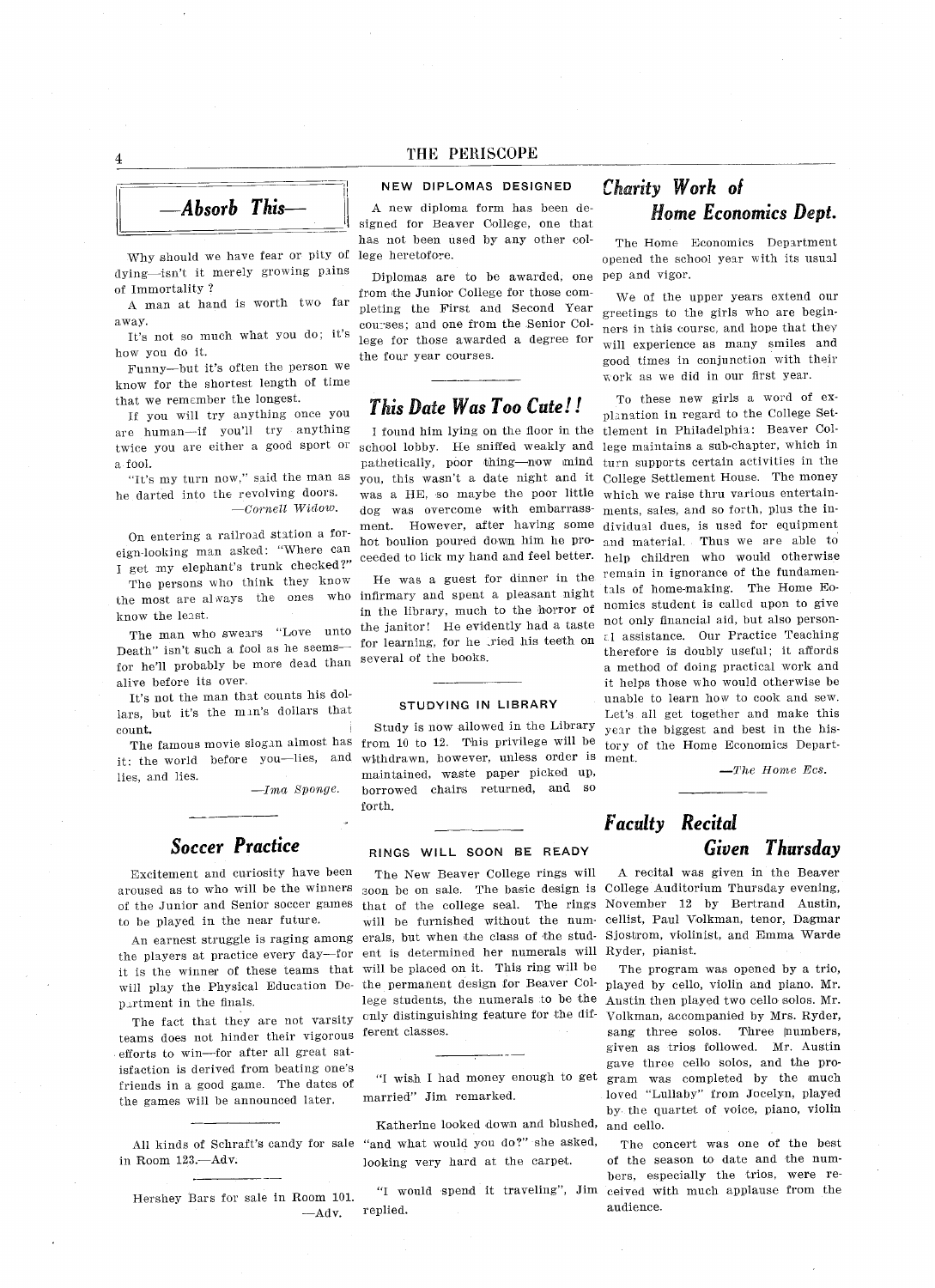#### DUTY! (A LEGEND OF POMPEII) BY LYNN H. HARRIS

So long in peace had grazed the shaggy sheep

- So long the mountain smiling wore its Of life? His order had been, "Stand! flowered cloak
- That nestling at Vesuvius' base, Pompeii said

"It is asleep"

- And sure of safety, sagely shook its head
- woke
- Pompeii found before her gates grim Drew one last breath, and then with Death
- In flaming thunder great Vesuvius spoke
- And belched upon the town its dragon breath
- Then wild-eyed terror rampant ran the All was forgotten save its name streets
	- While ghastly winding sheets
- The craters wove of livid smoke. With winged haste the maddened people fled
- Here, there, and yon in panting fright
- The merchant left his stall, the slumberer his bed
- And awful Death but touched them as they sped
- And fixed them in their agony of flight.
- But one at least among that throng stood still
- Roman soldier he with spear in hand

Firm at his place

- The order given to him was simply, "Stand!"
	- And so he stood. His to fulfill His chief's command,
- His not to question, not to count the cost
- What though the Reaper stalked be fore his face

### Alumnae Notes  $\|\cdot\|$  nounced.  $By$  Dorothy Studwell

Again the Periscope has turned its eye to look back over the past to see what those who travelled under these the Reading High Schoo roofs so long are doing now that they are away

Ann Turner, '25, is spending the winter with her parents in Kittatinny

Economics in Wilkes-Barre Rebecca Pollock, '25, is soon to join

the ranks of the happily married as winter with her parents in Harrisburg at Beaver

And took his dole.

His fearful toll

- And so, though surging crowds like sea waves rolled and tossed
- He stood. The rain of molten stone And glowing ash
- Grew fast, and seared with biting lash;
- But on an awful day the mountain And feeling Death had come, he proud ly raised his head
	-
	- out a groan,

Was dead

The dust of centuries piled thick and hid the stricken town

- Forgotten were its lords and their renown
- Forgotten its proud beauties and their fame
	- Then strangers came.
- And with their delving hands unearththe place anew

And brought to view

The city. Then they found,

- Each where the dread Destroyer laid him low
- Caught in the last tense throe,
- Some running, some stretched prone upon the ground
- Those who had fled. But upright, still as true
- As when his captain placed him years
	- ago,<br>And bade him, "Stand!"
- The soldier stood, head back, and shoulders squared,

Broad breast all bared

Obeying through the ages his com mand

Reprinted from Christian Advocate

her engagement has been recently an-

this winter in Clark's Summit, Pa. home. May Parker, '25, is staying at home

Betty Britton, '25, is an instructor in the Domestic Science Department of

Rita Lihme, '25, is engaged to Mr. Thomas Comstack, as was recently an- teaching kindergarte nounced

Marion House, 25, is teaching Home Lancaster, Pa. Franklin-Mars Elizabeth Apple, '25, is at home in last June and is very happy dances will be well attended

Gene Moses, '25, is spending the She writes she wishes she were bac

She recently visited us at school and is the same old girl-even with her hair bobbed.

Alida Beaman, '25, is taking Physical Education at Central School in New York City. She and Gita Scott were down to visit us recently, too. and both talk as much as ever.

Catherine and Caroline Koch. '25. are at home enlivening Scranton Beth send their best to Beaver and hope to see us all sometime soon.

Janet Lovett, '26, was just recently married, so another of our class has joined the ranks. We wish you success. Janet.

Lillian Roberts-Bingham, '25, was out at school a short while ago. She has just come from Georgia and is new living in her own apartment in Philadelphia. Lill still has her southern accent and says married life is won derful

Dotty Head, '25, has the position of secretary ef the Social Service Bureau in Red Bank, N. J. Jimmy is still supreme

Sarah Lightcap, '25, is teaching Domestic Science in a High School in Indiana

Mimi Vibert, '25, is at home this winter and doing secretarial work for her father. She writes that she misses the old crowd and sends her best to everyone

Maxine Mader, '25, is staying at home this winter

Peggy Weil, '25, is attending the Agnes Scott College in Decatur, Ga.,

Almeda Trout, '25 is teaching kindergarten and primary grades in a private school in Montclair, N. J. She is very enthusiastic about her werk but writes that she would like to see the girls again and hopes to visit here soon.

Dorothy Brevoort, '25, is teaching Home Economics in Mount Holly, N. J. She has visited us several times and she says she misses being with us even though she likes her work immensely

Mary Himes, '24, is at home doing secretarial work for her father

Helen Nobbett, '25, is staying at

Louise Hudlow, '25, is teaching first grade in Bassett, Virginia.

Polly Irons, '25, is at home and

Marjorie Tillson, '25, was married

Sylvia Hostine, '25, is at home studying and being secretary to her father

5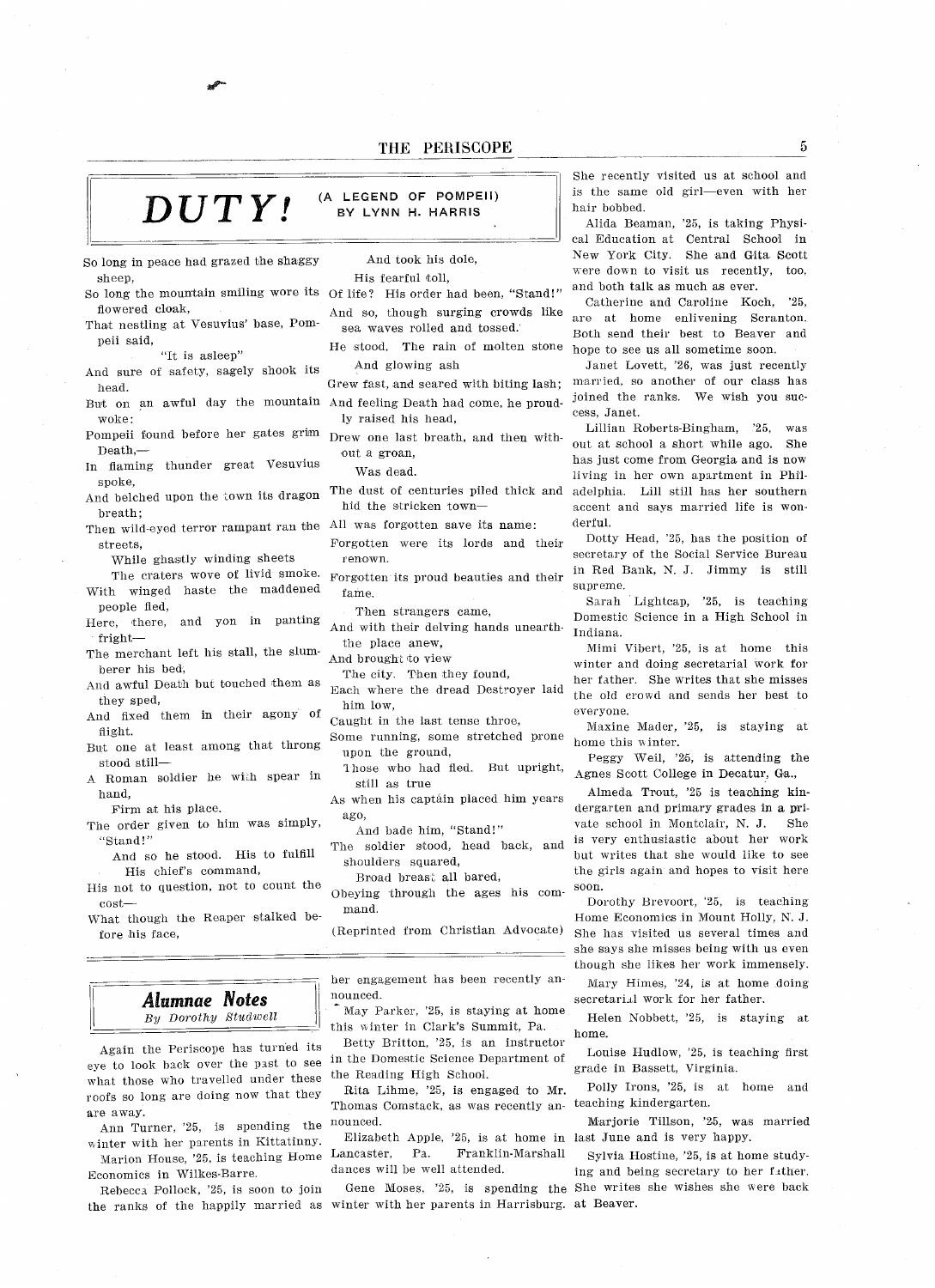Suite Talk

#### Dearest Bud

I have a nice long time in which to write you tho nsual week-end and ers school news

Let's see, Betsy Roth had a streak of New York wonderful luck Saturday. Her cousin, Mr. Bruce Condon, came out to school, day night. No one could ever com got our Betsy and took her to the Penn-Illinois game and dinner. Wasn't that lovely?

lola Ahlers and LaRne Hines made up for the week when LaRue was so ill, by making off to Washington, D. C. ter known to the gang as Jacochy They visited with Mrs. Baird.

Anne Welch went home again this week-end and guess she didn't have en by Sudwell, in Alicia Hollstein one more good time! Went to Washington College for a Hallowe'en dance. What's best about the visit is the fact her daddy is better. You remember my telling you that he had been ser iously ill

I forgot to tell you what I did. Went out to Mr. and Mrs. Hustleby's for the week-end. Had loads of fun, met some lovely people.

Jeanette B. Anderson and Jane Stanley spent the week-end with Mrs. Osbourne, of Philly, and from all reports they had a "warm" time.

Everyone was thrilled pink Thurs day afternoon when they saw a good looking blond sitting down stairs. The handsome man was none other than Virginia Coyle's brother and say ! No wonder he was cute! He hails from Texas

By the way, Sally Maynard, Mabel and Virginia Beavers and "Toppie" Dann spent the week-end with "Toppie's" aunt in Philly. A good time was had by all.

Lillian B. Clegg also stepped out this week-end. More fun. She stayed out at Mrs. Gordon's home in Drexel Hill

Inez Brainard had the nicest birth day party, I hear. I would tell you more about it but I was ill in the infirmary and only had one glimpse of a great big luscious cake.

And by the way, Bud, did you ever think what a good old place a girls' college is ? How many friends you make! Oh sure, maybe you may see 'em again but just the same you can't help but take something good from having many friends. A good friend always helps, never hinders.

Miss Hedrick on Wednesday took he hockey team and the girls of the all her home in Red Bank, New Jersey firs., second and third years, Physical She tells us she heroically got up at Educational Department, to the Ger-four a.m. and went duck hunting with mantown Cricket Club to attend the her brother and his chum. She must Hockey game between the Philadel- like duck hunting a lot to do a stun phia team and the team of Irish play-like that, say we

There were a mob of dates here Friplain of never seeing any men around here

Frances Jaceby took Sarah Newmare and Bessye Wilner home with her this last week-end. Frances, betlives in Wilmington, Delaware.

A good "after lights" feast was givroom, last Thursday night. Those who attended this affair said that good food was plentiful.

Alma Espenschade is among those "honorably mentioned" in the "Girls" number of the M. I. T. Voo Doo. Two ef her sketches appear in this issue and we are informed that more are to follow. These artists!

The warning bell has just rung, and hers. that just gives me time to lick the stamp and put this out in the hall for the night watchman to take to the mail box, so goo' night, Bob, and good luck, for I think you said you too, were studying for the mid-semester exams. Will write soon again.

#### As always,

#### Tex

the Athletic Association and Pentath lon dance on the 20th of this month for the best stories, but there was no and we are all pepped up about it

Another P. S.-There is to be a formal dinner-dance given by the faculty on November 26 for those who are spending the Thanksgiving vaca tion at the school. The girls will have their escorts and it will be a gala affair

So much has happened here this week. I just don't see how I will get it all written before lights go out. The school certainly liked our new paper the "Periscope". Talk about it going over big! well, it did.

May we introduce to you Mrs. Patrick Ballard-nee Cora Wolf. Yes, it's true. She was married on Saturday, November 7, in Philadelphia. The faculty and student body were quite surprised, but all extend best wishes girl's life are the twenty she spend for her future happiness.

Lee DeGavre spent last week-end

Mrs. Sutty spent the week-end in Virginia Beavers to the home of her Winnie Dewier is taking Mabel and aunt in Philadelphia for the week-end

Inez Brainard and Dorothy Mendel gave a table party in the dining room, Tuesday evening, November 3, in honor of their birthdays. Table decorations were in Hallowe'en colors, and the favors contained individual fortunes

"Sally" Maynard spent the weekend of November 13 in Baltimore, as the guest of Miss Epie Peacock at Geucher College

"Shorty" Jenkins had another wonderful week-end. She sure is lucky to live so near home. She was there this inst week-end and attended the Yale-Army game and the Chi Phi dances at Wesleyan.

Jo Lee Kneedler posed at the Academy of Fine Arts last Saturday morn ing. We are sure she looked charming in that lovely ballet costume of

Doris Deupree and Virginia Coyle spent the week-end with Mrs. Odell, in Philadelphia. They attended the racing at Wissahickon Farms. Dave Odell rode one of the winners. And this week-end, the lucky Doris will spend in New York, with friends.

S.—Tickets are on sale now for rations, cider, apples, much food Friday evening, October 30, "Tommy" Raub entertained in honor of Anne Lee Beasley. Hallowe'en deco-"Stud" would have received the prize prize. Those present were Alicia Holstein, Dot Studwell, Irene Stevens, Margaret Paul, Peg Tope, Marian Chapman and Helen Stender. The party was after lights, so the effect was decidedly spooky. "Tommy" seems to be the social lion of this letter, for she had a guest this week end too, for whom another "after lights" party was given. This one took place after fire drill last Friday night Sardines saltines and orange mar malade seemed to be the chief articles of diet

> "If history repeats itself why do we," said Tommy in the class room.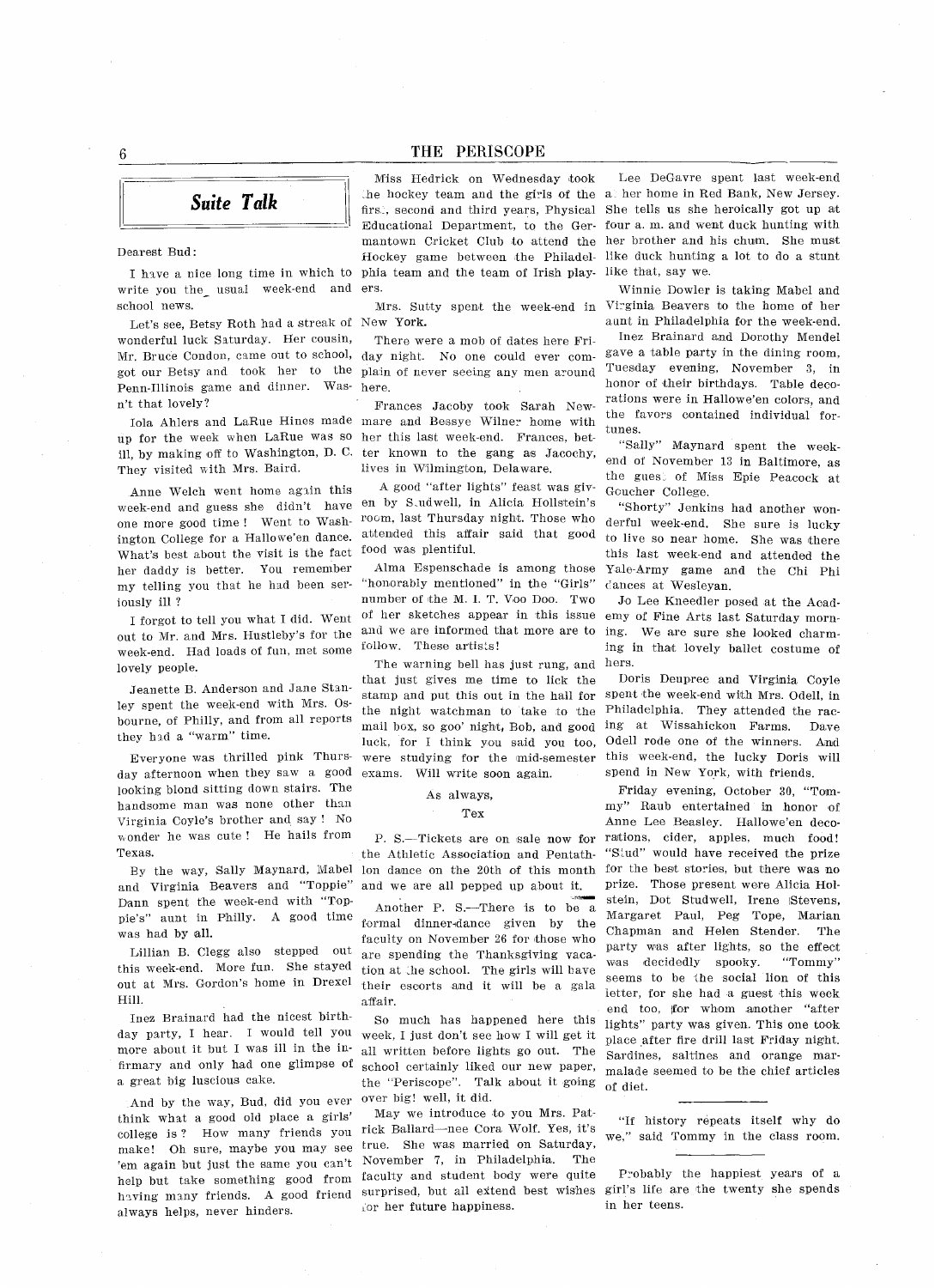Beaver Tales

dumber than yours. The let me think it.

Louise: Why so ?

Virginia: She thinks she's a Calvinist because she voted for Coolidge in ercise these days the last election

- $C$ uts
- $0$  il
- L ove
- L etters
- ats
- G irls'
- E xtravagance.

Joyce: Why were you kicked out of know: MORE glee club

Lulu Belle: I had no voice in the matter

Janey: When charity is needed I'm soon always the first to put my hand in my pocket

Sis: Yeh, and you always keep it there

Miss Romans: Were you ill last last night week

Toppie: I was so sick that every night looked in the casualty list for my name

car Jeanette: I think I'll bring my car Dottie M.: What did you get for up here with me after Christmas. passing your exams? Helen: But, Jeanette, you haven't a Ruffie: Have you seen those new

Virginia: I'll bet my roommate's Jeanette: Oh say, you might at least

Shortie: What are you doing for ex-

Dickie: Quite a bit. Whenever I feel particularly athletic I go down to the gym and watch basket ball prac tice

In the orchestra of life there are many qualified to play the liar

What the Beaver girls want to

After date in Green Parlor

She: And may I see you again rea

He: (loudly) Sure, take a goo look right now

Blanche: Why didn't you come out

Harold: Had an eclipse. Blanche: What do you mean? Harold: Too much moon.

sport model Cadillac roadsters Dottie: Yes, Yes!

Ruffle: Well, I got five bucks.

If we know ourselves we are pretty well informed

The most difficult jobs look easy un til you try to do them

A good orchestra doesn't make poor cooking taste any better

GRAMMATICAL ERROR

"Her niece is rather good looking, eh

"Don't say 'knees is,' say 'knees are.'"

Phone, Ogontz 1464-J

#### CAFE JACK

West Avenue, Opposite New Bank JENKINTOWN, PA.

Two Dining Rooms, Banquets

Catering to Beaver College Students

J. ALBAGLI, Proprietor



Whitman, Page  $&$  Shaw and Liggett Candies

Call Your Wants Free Delivery

**Ogontz** 349  $\|\cdot\|_{\text{now}}$ 



## MARIGOLD ART SHOP

Jenkintown, Pa.

## The Place To Come

for your Christmas gifts in almost endless variety is the *Marigold* art and gift shop. We can't begin to tell you of all the beautiful articles now offered at our shop. Virtually any taste can be satisfied here and  $\overline{7}$